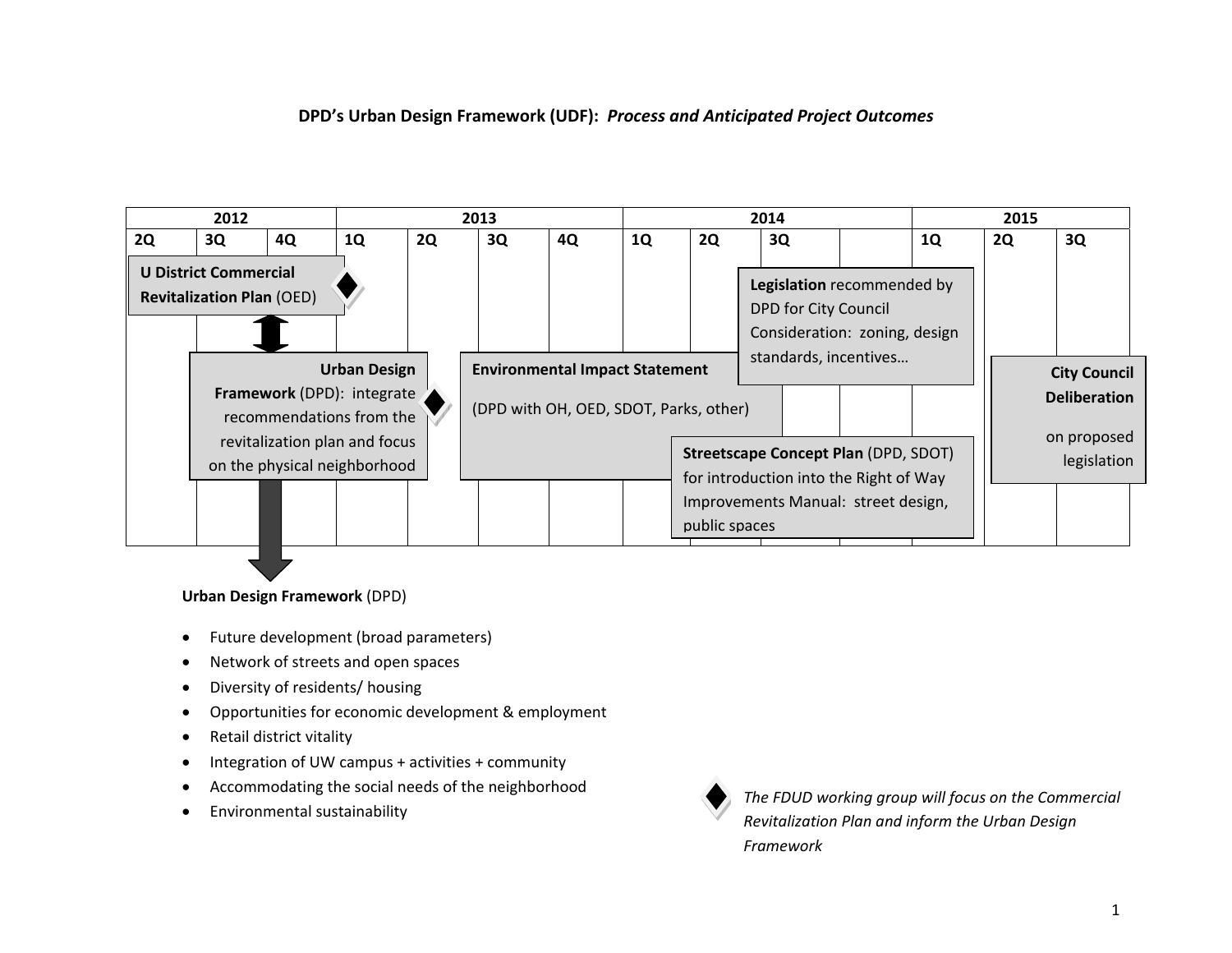

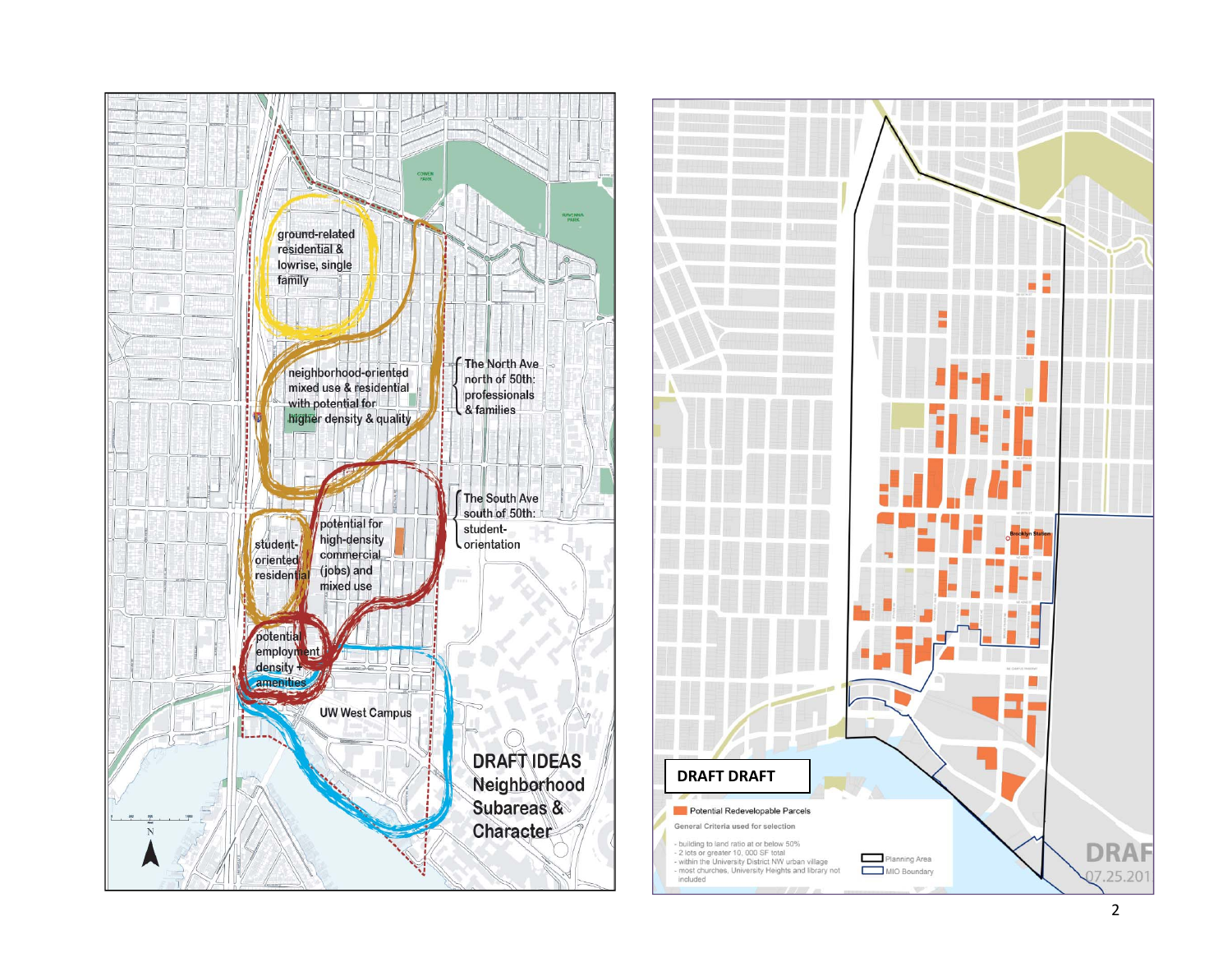

# *Possible Principles:*

**Light rail is <sup>a</sup> catalyst** for re‐thinking the U District, including the possibility of new building forms and densities.

**Balance regional with local—**The University District (and the UW) is a regional employment center and resource. The neighborhood is also <sup>a</sup> local community with <sup>a</sup> unique character and attributes.

**Integration with the UW and adjacent neighborhoods**—Urban design needs to consider connections within and between neighboring areas, including the UW campus.

**Active transportation: walking, biking along with vehicles, buses**— People move into and through the neighborhood by all modes of travel. Light rail and transit connections mean people can live and meet their daily needs on foot and bicycle.

**Public life** – To foster <sup>a</sup> vibrant community life, the U District needs <sup>a</sup> network of great public spaces and streets

**Vibrant commercial areas—**Urban design recommendations will support vibrant and varied commercial districts.

**Diversity of residents—**The U District needs <sup>a</sup> diversity of residents who have <sup>a</sup> long‐term stake in the neighborhood. Urban design should support <sup>a</sup> population of professionals and families at <sup>a</sup> range of income levels, in addition to the existing student population.

## *Coming up:*

**Services for the community (and/or culture/ character) Future development will be affected by zoning and design guidance Sustainable neighborhood**